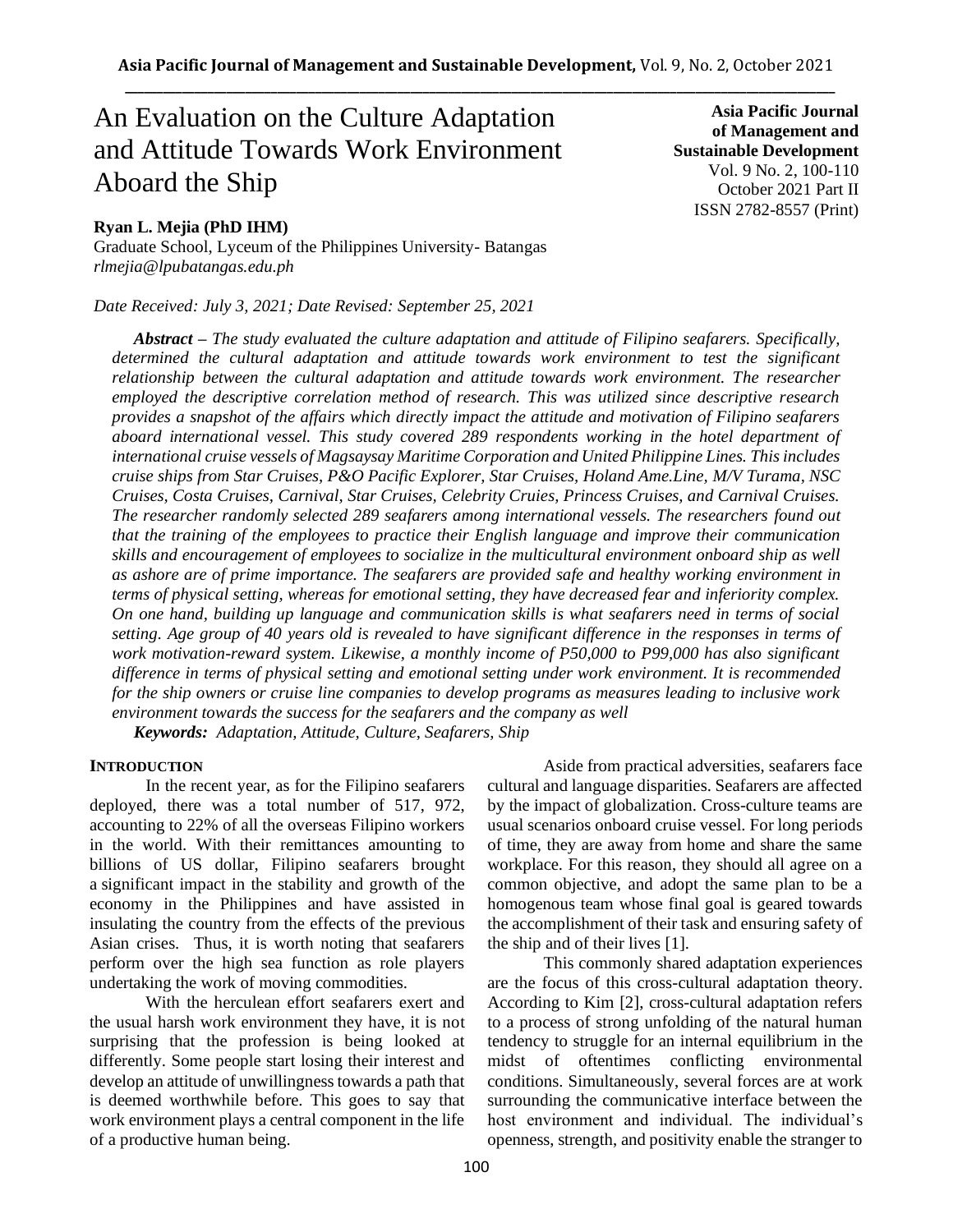overcome even the most severely unreceptive host environment.

Differences in culture may also obstruct communication because not all the seafarers have full understanding of different cultures, which may be difficult to deal with. Seafarers must acknowledge that people communicate in various ways as they are influenced by their own background, race, age, gender, personality, etc. With the purpose of realizing productive outputs in their work, crew members should avoid discrimination, exclusion, discrimination; they should be adaptable and flexible, and respectful of other cultures. However, as it is inevitable for other cultures to be entirely different, in personal relationships, social behavior, ways of asking and responding eating habits, misunderstanding might transpire and may lead to stress.

## **OBJECTIVES OF THE STUDY**

Generally, the study assessed the culture adaptation and attitude of Filipino seafarers. Specifically, this study aimed to determine the cultural adaptation and attitude towards work environment and to test the significant relationship between the, cultural adaptation and attitude towards work environment.

### **MATERIALS AND METHODS**

## **Research Design**

This study analyzed work experience, motivation, culture adaptation and attitude of Filipino Seafarers to gather inputs for positive work environment framework. To be able to carry out the objectives, the researcher employed the descriptive correlation method of research. This was utilized since descriptive research provides a snapshot of the affairs which directly impact the attitude and motivation of Filipino seafarers aboard international vessel*.* In addition, correlational research is designed to discover relationships among variables and to allow the prediction of future events from present knowledge*.* 

In scientific research, a descriptive - correlational method refers to a type of study in which information is collected without making any changes to the study subject. This means that the experimenter cannot directly interact with the environment in which the person is studying in a way that would cause any changes related to the experiment. These types of studies are also sometimes known as observational studies. Thus, the paper utilized the descriptive correlational method to determine the relationships between and among the selected variables considered

in relation to the respondents' profile. Such data for each variable were presented and analyzed using the principles of descriptive statistics. The relationship among variables was treated and analyzed using the principles of inferential statistics.

All descriptive - correlational method studies have the same basic property of avoiding any direct changes in the environment of the study. Nevertheless, there are several different types of descriptive correlational methods that each performs research in a slightly different way. Some scientists and researchers prefer to meet with a group of people one time and ask them questions. This is called a cross-sectional study.

## **Participants of the Research**

This study covered 289 respondents working in the hotel department of international cruise vessels of Magsaysay Maritime Corporation and United Philippine Lines. The researcher randomly selected 289 seafarers among international vessels.

## **Research Instrument**

The study employed a research instrument to measure seafarers experience relevant to work experience, motivation culture adaptation of Filipino Seafarers to gather inputs for positive work environment framework. The researcher employed an adopted questionnaire. Part I included the respondents' demographic profiles such as gender, age, civil status, how long they have been in service, and monthly income. On the other hand, Part II provided the questionnaire containing questions on work experiences aboard the ship. The assessment was set against the sub-variables which encompass in terms of physical factor, work related factor, reward system, personal setting, emotional setting and social setting. The research instrument underwent validation through researcher's adviser and two research experts. Pilot testing and reliability were conducted prior to the actual survey to the respondents. The pilot testing employed 30 respondents, having the Cronbach alpha value of 0.970 denotes that the instrument is excellent to use.

## **Data Gathering Procedures**

Upon the pilot testing, the researcher sought the assistance of the ship owners under study to randomly distribute the questionnaires to the respondents having experience on board. The researcher assured the respondents of the confidentiality of their responses. The researcher strongly believed that people's consciousness may also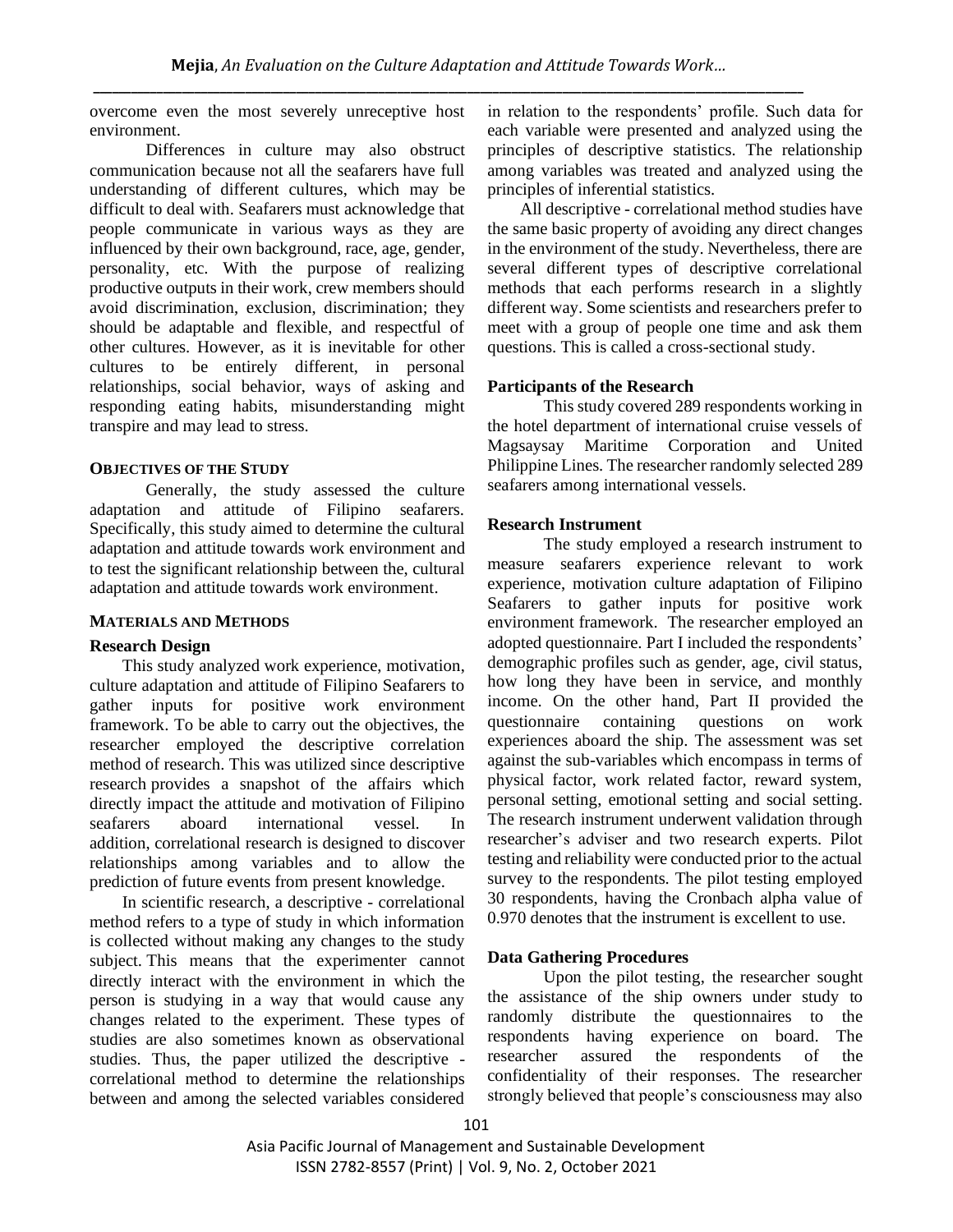affect their honesty and effectiveness in answering the survey, and so, the researcher provided respondents the option of being anonymous. The data gathered were encoded in Microsoft Excel, tallied systematically, analyzed and interpreted using the data analysis plan using SPSS.

### **RESULTS AND DISCUSSION**

## **Table 1. Percentage Distribution of the Respondents' Profile**

|                                         | Frequency | <b>Percentage</b> $(\%)$ |
|-----------------------------------------|-----------|--------------------------|
| Age                                     |           |                          |
| 30 yrs and below                        | 137       | 47.4                     |
| $31 - 35$ years old                     | 54        | 18.7                     |
| $36 - 40$ years old                     | 73        | 25.3                     |
| 40 yrs and above                        | 25        | 8.7                      |
| Gender                                  |           |                          |
| Male                                    | 131       | 45.3                     |
| Female                                  | 144       | 49.8                     |
| <b>Civil Status</b>                     |           |                          |
| Single                                  | 131       | 45.3                     |
| Married                                 | 144       | 49.8                     |
| Widow                                   | 7         | 2.4                      |
| Separated                               | 7         | 2.4                      |
| How long have you been working onboard? |           |                          |
| 2 years and                             | 38        | 13.1                     |
| below                                   |           |                          |
| $3 - 6$ years                           | 123       | 42.6                     |
| $7 - 10$ years                          | 56        | 19.4                     |
| More than 10                            | 72        | 24.9                     |
| years                                   |           |                          |
| <b>Department</b>                       |           |                          |
| Food and                                | 130       | 45.0                     |
| Beverage                                |           |                          |
| Housekeeping                            | 74        | 25.6                     |
| Purser / Front                          | 27        | 9.3                      |
| Office                                  |           |                          |
| Galley                                  | 58        | 20.1                     |
| <b>Monthly income</b>                   |           |                          |
| P 49,000 and below                      | 38        | 13.1                     |
| $P50,000 - P99,000$                     | 119       | 41.2                     |
| P $100,000 - 149,000$                   | 103       | 35.6                     |
| P150,000 and above                      | 29        | 10.0                     |

Table 1 illustrates that majority of the respondents belong to the age bracket of 30 years old and below, comprising 47.4 percentage, followed by 36 –40 years old, with 25.3 percentage while 54 respondents are from the age bracket of 31 – 35 with 18.7 percentage and the remaining 25 respondents range from 40 years and above with 8.7 percentage of the population. The result implies that the seafarerrespondents are still young who are deemed active and dynamic compared to older crew. In addition, experiencing invigorating new cultures and people, the possibility visiting international ports and the gleam of adventure, might have enticed many young people to join seafaring.

In terms of sex, the table reveals that out of 285 respondents, 144 or 49.8 percentage are females while 131 or 45.3 are males. This illustrates that female seafarers, in terms of number, dominate the crews and employees aboard population from the select cruise lines. The result confirms the females' aspirations of being and feeling equal with the male counterpart. Filipino women began setting aside cultural tradition that women should take of the responbilities at home owing in part to the growing popularity of passenger cruise and the dearth of economic opportunities in the country. Women have been lured because of the adventurous chances of seeing see the world.

In terms of civil status, the result bears that 144 comprises 49.8 percentage of married respondents, followed by 131 with 45.3 percentage of single respondents, while the remaining 14 are equally distributed to widow/widower and separated respondents with 2.4 percentage, correspondingly. It is no surprising that majority of the respondents who are married are enticed in joining the industry since it promises a lucrative salary. According to the International Chamber of Shipping (ICS) [3], seafaring offers higher remuneration compared to land based jobs. Internationally, the officers onboard working on merchant ships obtain the top renumeration in their countries. With the family expenses that needed to cover, seafaring seems a very practical solution.

Furthermore, in terms of the years of work experience, the table shows that out of 285 respondents 123 or 42.6 percentage has been working onboard the ship for 3 - 6 years, followed by 72 respondents or 24.9 for more than 10 years, while 56 respondents or 19.4 percentage have 7-10 years and the remaining 38 respondents, or 13.1 percentage have been aboard for 2 years and below. This reflects that these young seafarers have just graduated and have shown strong willingness to join the industry. The result can be supported by Dungo [4] who affirmed that fresh graduates are eager to have their job and who most of them have taken loans for their maritime training and even have mortgages that will be cleared off through the great benefits and high salaries the seafaring offers.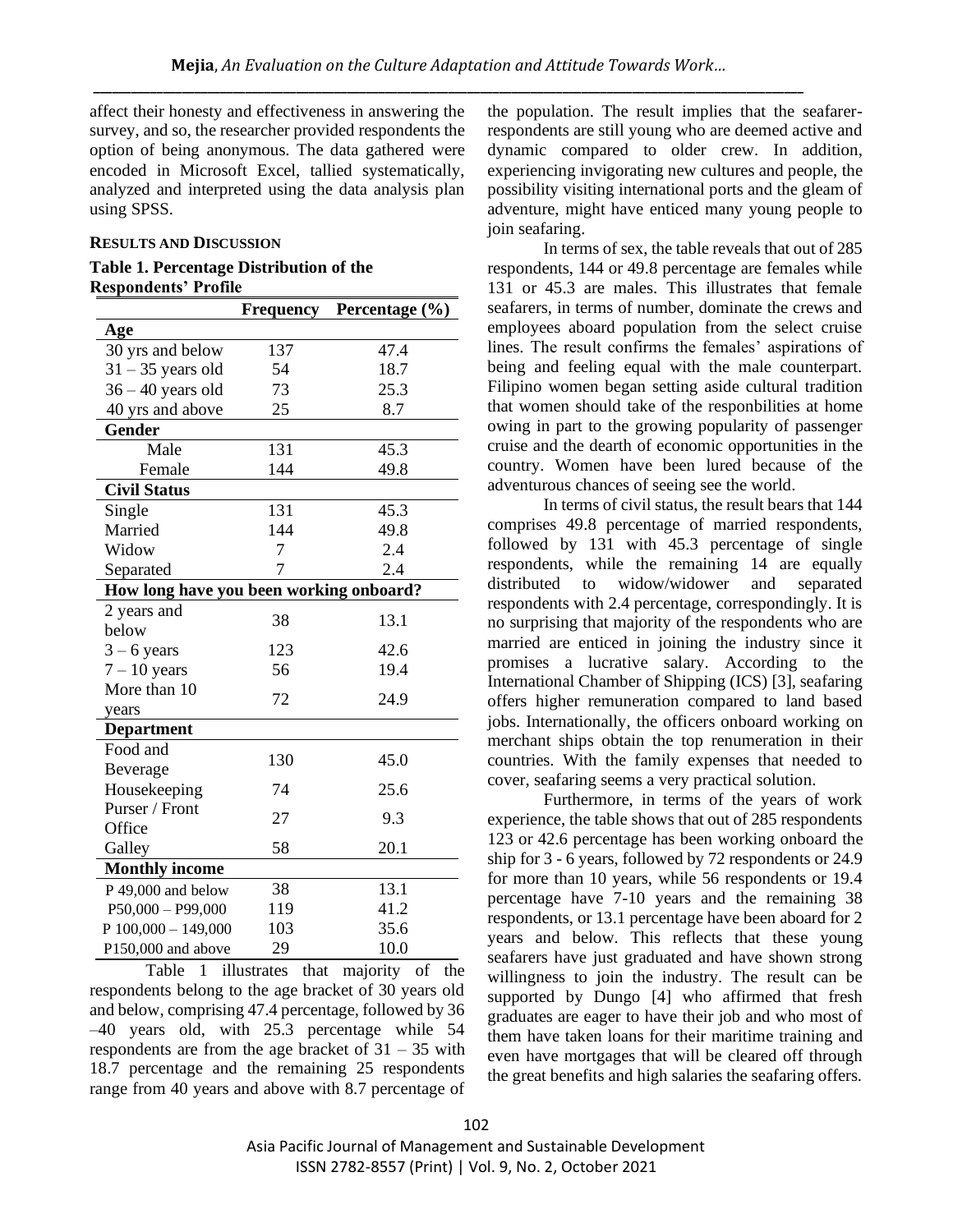As for the department, it can be gleaned from the results that 130 respondents or 45 percentage work in food and beverage, followed by 74 respondents comprising of 25.6 percentage for housekeeping, then galley consisted of 58 respondents with 20.1 percentage, and the remaining 27 respondents or 9.3 percentage under purser/front office department. Since the respondents are aboard international vessels, this can mean that they choose to work in Food and Beverage department as it gives them the opportunity to meet new people. As indicated in International Chamber of Shipping (ICS) [3] report, working at sea offers the prospect of focusing on work life and in building professional social interactions. It signals hope for youngsters looking for something exhilarating and uncommon, which eventually will also open path to delightful and well paid executive career in a major international cruise company and progress in career.

In terms of the monthly income, 119 respondents or 41.2 percentage receives Php 50,000 to Php 99,000 followed by Php100,00– Php 149,000 with a frequency of 103 or 35.6 percentage while 38 respondents or 13.1 percentage have a monthly income ranging from Php 49,000 and below. Lastly, the 29 respondents or 10 percentage have an income ranging from Php 150,000 and above. The results clearly show that majority of the respondents get higher than the average income for typical employees.

Dungo [4] asserted that some seamen receive as much as P60, 000 above depending the status of the company at the same time on the positions held. Majority of companies offer paid vacation leave. International Chamber of Shipping (ICS) [3] also reported that seafarers commonly receive lavish leave or holiday periods. Thus, even seafarers may be away from home for extended periods, they also savor the benefits when they return home.

Table 2 illustrates the respondents' attitude towards work environment aboard the ship as to physical setting.

|  | Table 2. Attitude Towards Work Environment Aboard the Ship as to Physical Setting |  |
|--|-----------------------------------------------------------------------------------|--|
|  |                                                                                   |  |

|    | <b>Physical Setting</b>                                      | <b>Weighted Mean</b> | <b>Verbal Interpretation</b> | Rank |
|----|--------------------------------------------------------------|----------------------|------------------------------|------|
|    | Provides me with less rigid elements on physical arrangement | 3.70                 | <b>Strongly Agree</b>        |      |
|    | Encourages quality of work and promotes work efficiency      | 3.81                 | <b>Strongly Agree</b>        |      |
|    | Helps me better appreciate standard work performance         | 3.87                 | <b>Strongly Agree</b>        |      |
| 4. | Allows me to see things work smoothly                        | 3.75                 | <b>Strongly Agree</b>        |      |
|    | Provides me reasonable working hours                         | 3.13                 | Agree                        | 10   |
| 6. | Provides me with safe and healthy working environment        | 3.90                 | <b>Strongly Agree</b>        |      |
|    | Promotes enthusiasm and interest to work                     | 3.70                 | <b>Strongly Agree</b>        |      |
| 8. | Allows me to observe how the system and processes work       | 3.63                 | <b>Strongly Agree</b>        |      |
| 9. | Gives me protection from physical stress                     | 3.57                 | <b>Strongly Agree</b>        |      |
|    | 10. Gives me opportunity to manipulate the needed change     | 3.64                 | <b>Strongly Agree</b>        |      |
|    | <b>Composite Mean</b>                                        | 3.67                 | <b>Strongly Agree</b>        |      |

*Legend: 3.50 – 4.00 = Strongly Agree; 2.50 – 3.49 = Agree; 1.50 – 2.49 = Disagree; 1.00 – 1.49 = Strongly Disagree*

It obtained a composite mean of 3.67, which means strongly agreed by the respondents. The physical setting of the select international vessels as concluded from the results suggests conduciveness and security. It can also be noted that respondents strongly aspire for a safe and healthy working environment in which the select international vessels have been successfully providing. At the same time, the respondents' current management has encouraged them to produce of standard and quality output.

First in the rank, obtaining a weighted mean of 3.90 is providing safe and healthy working environment, followed by helping them better appreciate standard work performance with a weighted mean of 3.87. Hence, third among the indicators is encouraging quality of work and promoting work efficiency earning a weighted mean of 3.81.

The findings reveal that respondents are provided safe and secure environment. With the strict implementation of safety and environmental laws, advanced training policies and guidelines, and increasing administrative work, life on board has been frantic. More so, the reduced social life and limited space on board have often led to feelings of frustration, homesickness and loneliness. Hence, it is imperative that shipping companies pay attention to how the employees are treated.

Contrary to the findings, Jeżewska, [5] stressed that maritime workers spend more than six months onboard a ship once leaving port. They are usually exposed to a poor working condition while having to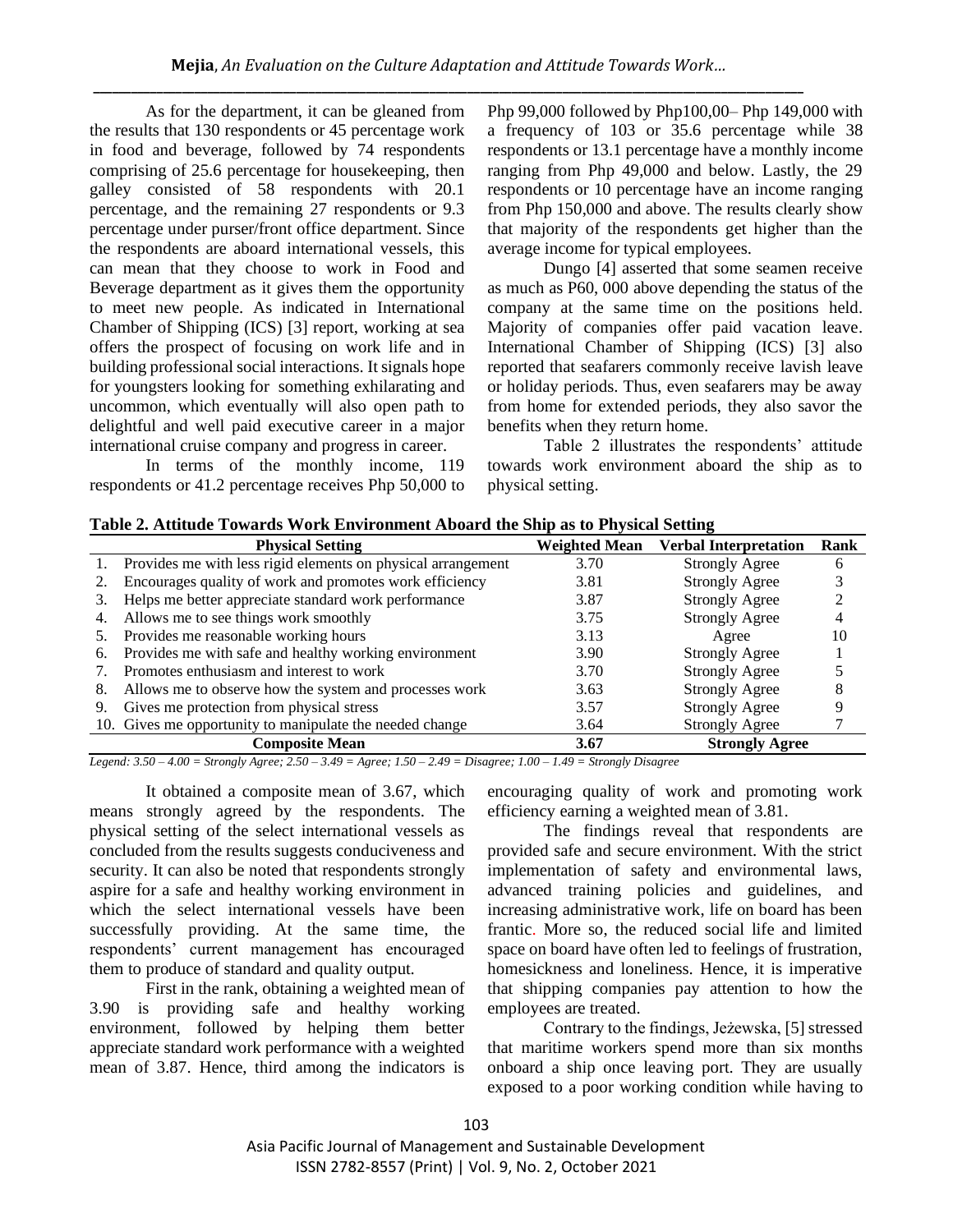survive the physiological changes resulting from long working hours. Consequently, cruise line industry should necessarily have great attention in the welfare and health of its employees.

Meanwhile, giving protection from physical stress receives the 9th place having obtained a weighted mean of 3.57, and lastly, providing reasonable working hours earned a weighted mean of 3.13, agreed by the respondents.

The findings signal that there might be inconsistency with the working hours assigned to the employees as well as control and protection from stress given that they belong to the bottom three. This suggests for an initiative to strengthen those needs that might have not been satisfactorily met.

The positive physical setting of the work environment with less rigid elements must be provided to the ship employees to achieve quality work output. Ugurlu, [6] stressed that unattractiveness of seafaring is brought by pressure related with seafaring. Thai and Latta [7] agreed that cruise ships have drastically expanded the workload of seafarers who experience longer and tighter work schedules. Ellis and Sampson [8] also reported that only 23 percent of the crews on board have enough rest, and this is worsened by vibration and noise in their cabins.

|                                                 | <b>Emotional Setting</b>                            | Weighted Mean | <b>Verbal Interpretation</b> | Rank         |
|-------------------------------------------------|-----------------------------------------------------|---------------|------------------------------|--------------|
|                                                 | Stimulates new thoughts and feelings                | 3.56          | <b>Strongly Agree</b>        |              |
|                                                 | Encourages me to positively react to situations     | 3.70          | <b>Strongly Agree</b>        |              |
| 3.                                              | Promotes individual control of my environment       | 3.57          | <b>Strongly Agree</b>        |              |
| 4.                                              | Allows me to experience the joy of solitude         | 3.53          | <b>Strongly Agree</b>        | 10           |
|                                                 | Helps me to combat loneliness and homesickness      | 3.63          | <b>Strongly Agree</b>        |              |
| 6.                                              | Gives me a more confident feeling about myself      | 3.77          | <b>Strongly Agree</b>        |              |
| Makes me a calm and clear-thinking person<br>7. |                                                     | 3.84          | <b>Strongly Agree</b>        |              |
| 8.                                              | Gives me a feeling of security and calmness         | 3.71          | <b>Strongly Agree</b>        |              |
| 9.                                              | Protects me from psychological stress and disorders | 3.67          | <b>Strongly Agree</b>        | <sub>b</sub> |
|                                                 | 10. Decreases my fear and inferiority complex       | 3.89          | <b>Strongly Agree</b>        |              |
|                                                 | <b>Composite Mean</b>                               | 3.69          | <b>Strongly Agree</b>        |              |

**Table 3. Attitude Towards Work Environment Aboard the Ship as to Emotional Setting**

*Legend: 3.50 – 4.00 = Strongly Agree; 2.50 – 3.49 = Agree; 1.50 – 2.49 = Disagree; 1.00 – 1.49 = Strongly Disagree*

Table 3 shows the respondents' attitude towards work environment aboard the ship as to emotional setting. The indicators receive a composite mean of 3.69 and a verbal interpretation of 'strongly agree'. The result suggests that the work environment of the select international vessels successfully and positively impacts the respondents' attitude. A safe and secure environment aboard the ship gives the employees feeling of confidence. It also signals that these said vessels highlight the importance of conducive work environment. However, it is also the responsibility of those working on board to utilize all the available mechanism to satisfy their needs.

Wang [9] suggested that society, government, and related industries should pay attention to alleviate the difficulties of seafarers. It is necessary that they are provided a strong land-based support for seafarers' families; proper policies should be executed to ensure the standard of living of crew on board. Hence, a humanistic work environment is deemed beneficial for the emotional being.

Also gleaned from the table are the top three indicators. Decreasing fear and inferiority complex receives the highest weighted mean of 3.89. This is seconded by making the person a calm and clearthinking person with a weighted mean of 3.84, whereas, giving the person more confident feeling about self is positioned in the third place with a weighted mean of 3.77. When the working condition is good, seafarers feel calm which enabled them to think clearly as persons. Such emotion decreased their fear and inferiority complex. Evidently, the positive attitude brought by the positive physical setting continuously sustained the seafarers' enthusiasm and interest in their work. It can then be concluded that the respondents received what their workplace promised when it comes to work environment. While seafaring is a culture based on the tradition of camaraderie, friendships and interaction with colleagues onboard; however, complaints of seafarers are increasing that spikes in workload, short voyages in and out of ports fast turnarounds, result in limited time for interaction. Thus, the feeling of fear and inferiority complex linger the workplace.

On the other hand, it can be drawn from the same table that respondents place promoting individual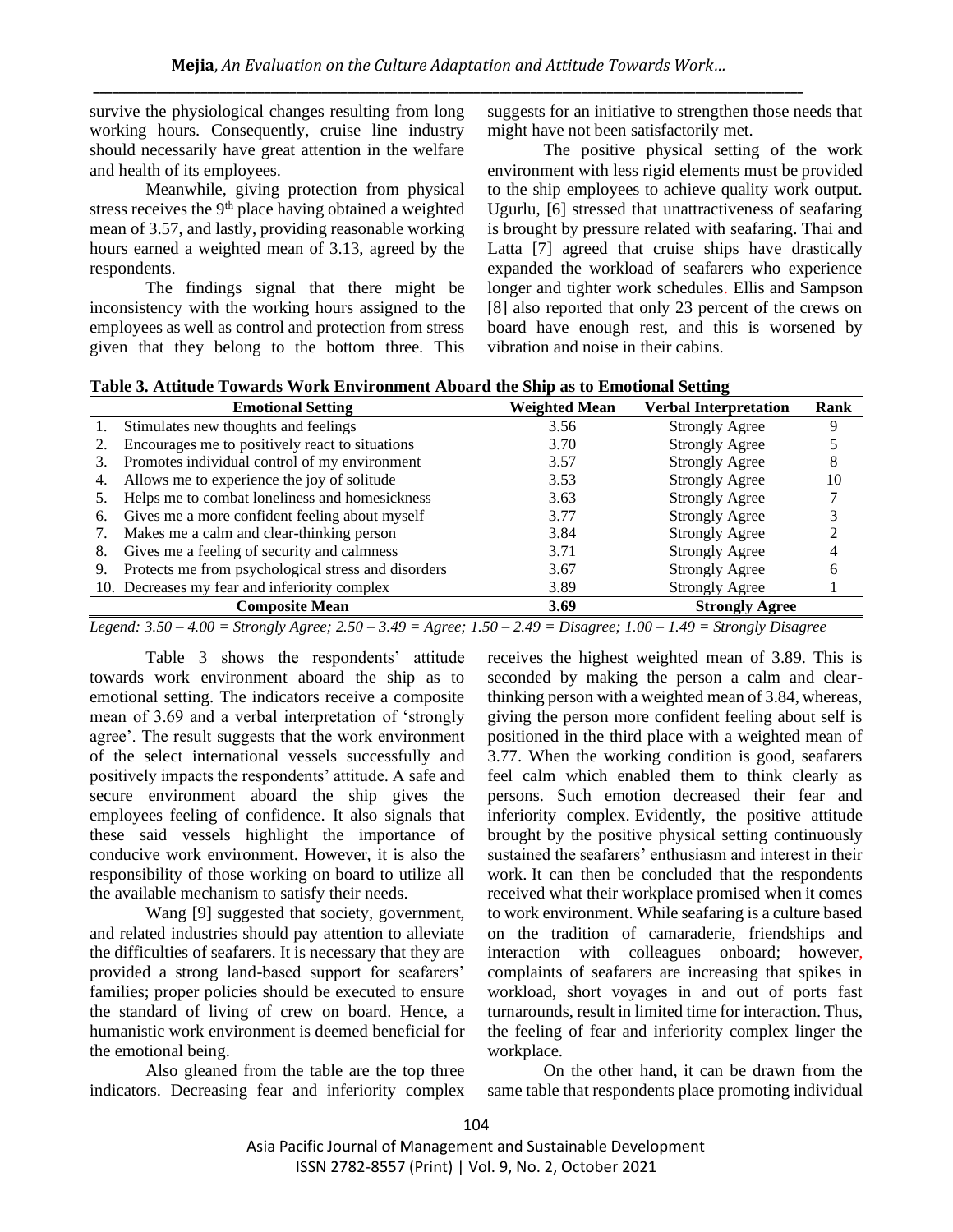control of the environment in the  $8<sup>th</sup>$  rank with a weighted mean of 3.57, sstimulating new thoughts and feelings in the  $9<sup>th</sup>$  rank with a weighted mean of 3.56 and allowing to experience the joy of solitude with a weighted mean of  $3.53$  in the  $10<sup>th</sup>$  rank.

The findings imply that respondents look for an opportunity of escapism. Since work has become a routine and monotonous, respondents search for things that will pique their interest. And because they are far from their loved ones, triggering new buttons for new experiences is necessary as to avoid homesickness and aloneness. The shipping industry must give the seafarers opportunity to enjoy moments of solitude. Thus, shipping companies try and encourage members to draw on their social networks on board of the ship. However, as there is also balance to achieve, they promote moments of solitude among crewmembers.

Table 4 presents the indicators on attitude towards work environment in terms of social setting. The indicators receive the composite mean of 3.73 with a verbal interpretation of 'strongly agree'. The findings signify the outstanding condition of the working environment and relationship among employees in terms of the social setting. By taking into consideration the value of interactive and open working environment, the respondents are enabled to build trust and camaraderie towards their superiors and peers. Seafarers highly value freedom and team spirit. This is why seafarers may feel satisfied and confident in a situation where a direct relation between employer and employee is rather loose.

| Table 4. Attitude Towards Work Environment Aboard the Ship as to Social Setting |  |  |  |
|---------------------------------------------------------------------------------|--|--|--|
|---------------------------------------------------------------------------------|--|--|--|

|                                                                         | <b>Social Setting</b>                                           | <b>Weighted Mean</b>          | <b>Verbal Interpretation</b> | Rank |
|-------------------------------------------------------------------------|-----------------------------------------------------------------|-------------------------------|------------------------------|------|
| Promotes social interaction of individuals<br>3.78                      |                                                                 | <b>Strongly Agree</b>         |                              |      |
| 2.                                                                      | Encourages problem solving and group action                     | 3.61                          | <b>Strongly Agree</b>        |      |
| Promotes pleasant and harmonious relationship with people<br>3.82<br>3. |                                                                 | <b>Strongly Agree</b>         |                              |      |
| 4.                                                                      | Allows people to grow socially                                  | 3.69                          | <b>Strongly Agree</b>        |      |
| 5.                                                                      | Promotes group dynamics and fosters group interaction           | 3.69                          | <b>Strongly Agree</b>        |      |
| 6.                                                                      | Allows to adjust myself with multi-cultured co-workers          | 3.74                          | <b>Strongly Agree</b>        |      |
| Builds up my confidence in dealing with superiors and peers<br>7.       |                                                                 | 3.79                          | <b>Strongly Agree</b>        |      |
| 8.                                                                      | Fosters good relations and increase my cross-cultural tolerance | <b>Strongly Agree</b><br>3.60 |                              | 10   |
| 9.                                                                      | Builds up my language and communication skills                  | 3.83                          | <b>Strongly Agree</b>        |      |
|                                                                         | 10. Helps me to bring out my leadership abilities               | 3.76                          | <b>Strongly Agree</b>        |      |
|                                                                         | <b>Composite Mean</b>                                           | 3.73                          | <b>Strongly Agree</b>        |      |

*Legend: 3.50 – 4.00 = Strongly Agree; 2.50 – 3.49 = Agree; 1.50 – 2.49 = Disagree; 1.00 – 1.49 = Strongly Disagree*

As Sampson [10] stated, the ship is not only a workplace, but also the home of seafarers. Efficient ships could, and should, provide welcome respite from problems; both talk of them, and consideration of them. A cultural atmosphere of kind-hearted and respectful seafarers should be established to strengthen the identification and sense of belonging of seafarers.

The table reveals that respondents strongly agree that their work environment builds up language and communication skills as evident by its highest weighted mean of 3.83. Likewise, the respondents strongly agree on their working environment promoting pleasant and harmonious relationship with people. It receives a weighted mean of 3.82. With the verbal interpretation of strongly agree and a weighted mean of 3.79, building up confidence in dealing with superiors and peers is positioned in the third place. Effective communication encourages employees' positive safety attitudes in their work practices. The results suggest that the select international vessels

prioritize communication skills. As maritime accidents usually transpire due to poor communication skills, the shipping companies regard opportunities for enhancement of communication skills necessary.

Progoulaki and Theotokas, [11] believed that by introducing dialogues and interactions, it can help employees and seafarers build trust that guide them to embrace open attitudes and learn cultural concerns individually and as a group, and assist employees appreciate the importance of value congruency. More so, training foreign languages and developing communication skills can assist seafarers to meet their needs in a complex global working environment.

On the other hand, drawn from the table, are the least three indicators, yet verbally interpreted as strongly agree. Beginning with the  $8<sup>th</sup>$  place is promoting group dynamics and fostering group interaction, which obtained a weighted mean of 3.79. Meanwhile, positioned in the  $9<sup>th</sup>$  is encouraging problem solving and group action with 3.61 as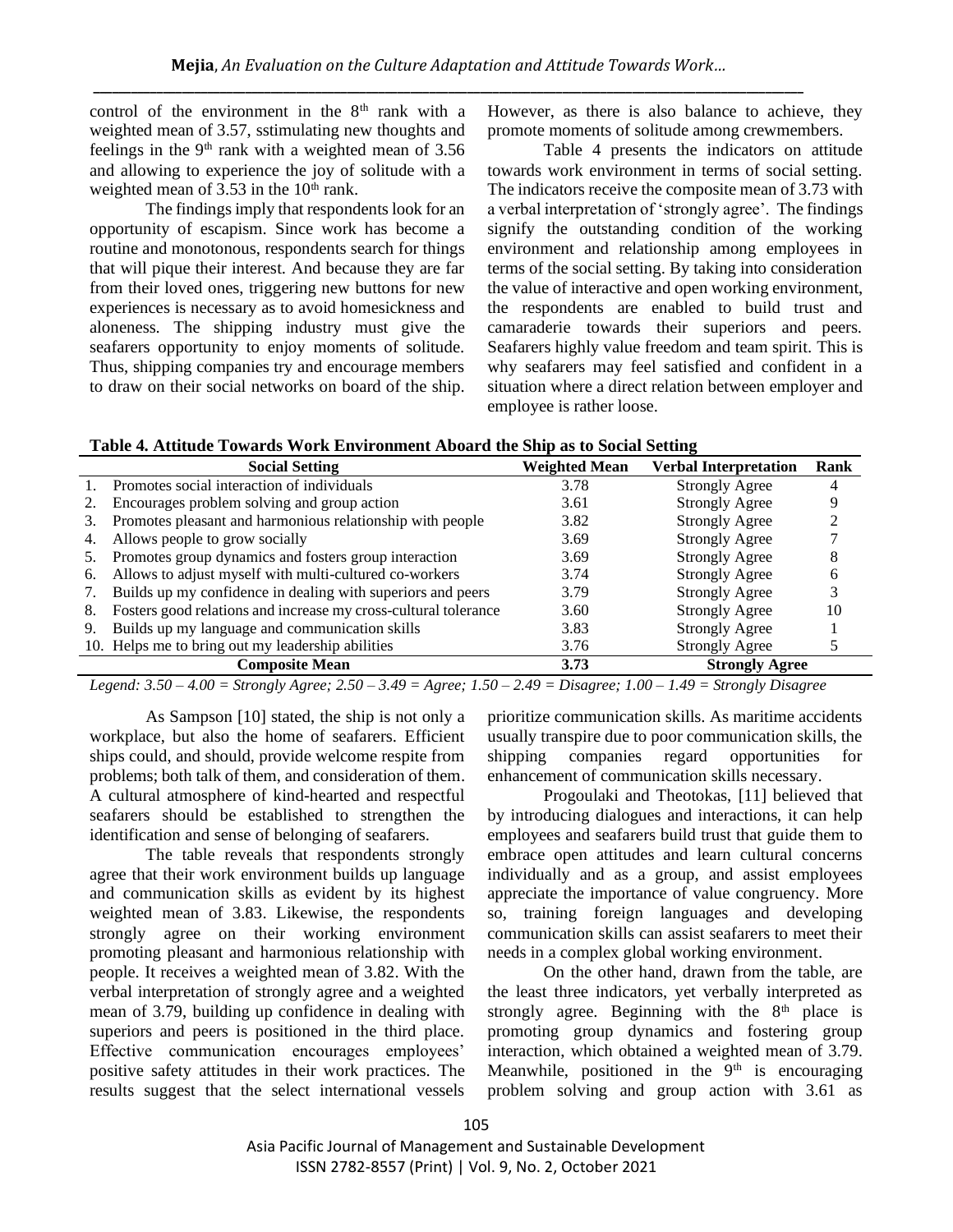weighted mean, and last is fostering good social relations and increasing cross-cultural tolerance with a weighted mean of 3.60.

The results imply that the needs with regard to social relations and dynamics with regard to crosscultural tolerance are provided, yet not fully prioritized. The select international vessels must develop among the seafarers the kind of attitude that supports behaviors for establishing trust, group efficacy and group identity. People are more productive, more creative and work better when they feel good. Good feelings towards people are like lubrication for the brain. It means that

when cognitive efficiency goes up, memory is sharp, and people can comprehend directions and make better decisions. Still the results confirm what Dyne, and Ang, [12] said that obtaining international work experience, emerging in varying cultural backgrounds, studying abroad, familiarizing with cultural guides, and taking even shorter trips to other cultures can assist in improving awareness of different cultures. More so, when seafarers are open to novel experience, imaginative, creative and adventurous, they help lessen the adverse effects of mingling with unfamiliar cultures.

**Table 5. Difference in Responses on Attitude Towards Work Environment Aboard the Ship when grouped according to Profile** 

| <b>Profile Variables</b>       | <b>Physical Settings</b>            |                | <b>Emotional Setting</b>                                       |                                                                                                         |               | <b>Social Setting</b>    |                 |              |                       |
|--------------------------------|-------------------------------------|----------------|----------------------------------------------------------------|---------------------------------------------------------------------------------------------------------|---------------|--------------------------|-----------------|--------------|-----------------------|
|                                | <b>F-value</b>                      | <b>p-value</b> | Interpretation                                                 | <b>F-value</b>                                                                                          | p-value       | Interpretation           | <b>F-value</b>  | p-value      | <b>Interpretation</b> |
| Age                            | 2.849                               | 0.038          | Significant                                                    | 0.026                                                                                                   | 0.994         | Not Significant          | 0.100           | 0.960        | Not Significant       |
| Gender                         | 0.311                               | 0.756          | Not Significant                                                | 0.108                                                                                                   | 0.914         | Not Significant          | 0.703           | 0.483        | Not Significant       |
| Civil Status                   | 1.342                               | 0.261          | Not Significant                                                | 1.026                                                                                                   | 0.382         | Not Significant          | 0.520           | 0.669        | Not Significant       |
| Length of Service              | 0.542                               | 0.654          | Not Significant                                                | 0.149                                                                                                   | 0.930         | Not Significant          | 0.143           | 0.934        | Not Significant       |
| Department                     | 0.126                               | 0.945          | Not Significant                                                | 1.768                                                                                                   | 0.153         | Not Significant          | 1.206           | 0.308        | Not Significant       |
| Monthly Income                 | 1.025                               | 0.382          | Not Significant                                                | 2.652                                                                                                   | 0.049         | Significant              | 2.356           | 0.072        | Not Significant       |
| $\cdot$ $\sim$<br>$\mathbf{r}$ | the contract of the contract of the | $\mathbf{r}$   | $\theta$ $\theta$ $\theta$ $\theta$ $\theta$ $\theta$ $\theta$ | $\mathbf{r}$ $\mathbf{r}$ $\mathbf{r}$ $\mathbf{r}$ $\mathbf{r}$ $\mathbf{r}$ $\mathbf{r}$ $\mathbf{r}$ | $\sim$ $\sim$ | $\cdot$ $\sim$<br>$\sim$ | $\lambda$ $\pi$ | $\mathbf{v}$ |                       |

*Legend: Significant at p-value < 0.05; HS = Highly Significant; S = Significant; NS = Not Significant*

Table 5 reveals that there is a significant difference observed inn physical setting when grouped according to age and since the obtained p-value of 0.038 is less than the alpha level of 0.05. This means that the responses vary and based on the post hoc, age group of 40 years old, and those with monthly income of P50,000 to P99,000 have higher assessment compared to the other groups.

The results imply that age affects the evaluation of attitude as to physical setting. This may be attributed to the fact that majority of the respondents fall under 30 years old and below, which signals that their expectation of the working environment is higher compared to those who have experienced and witnessed working in the shipping industry. They have perceived the industry as shimmering and vibrant with limitless opportunities and possibilities. The results corroborate to what Thai [13] affirmed that benefits in the form of salary, cash bonus can be an essential way to attract and motivate seafarers. Indeed, Li [14] added that pay is the primary indicators of job satisfaction and motivation among younger seafarers.

On the other hand, the respondents with monthly income of Php 50,000 to Php 99,000 have higher assessment due to the same anticipation that shipping industry offers lucrative remuneration, which may not be provided to them. Fenstad, et al. [15], believe that nowadays, there are less incentives to continue a career in seafaring since perks and salaries offered by land-based jobs are as competitive.

However, according to the International Chamber of Shipping (ICS) [2], compensation earned by seafarers are generally higher than similar professions ashore. in developing countries, ships' officers on international ships are amongst that receive very high compensation in their countries according to the ICS. The opportunities to accumulate savings, even when young, are important. The real value of wages may be significantly greater as they are oftentimes free of tax.

Table 6 presents the indicators on cultural adaptation in terms of communication skills. The indicators obtained the composite mean of 3.74, with a verbal interpretation of 'strongly agree.

The findings reveal that respondents regard their workplace as a conducive environment when it comes to the enhancement of communication skills particularly the use of English Language. Seeing the importance of interaction in the multicultural setting, the select international vessels have endowed their employees' diverse opportunities and training practices that will help them be comfortable with other races.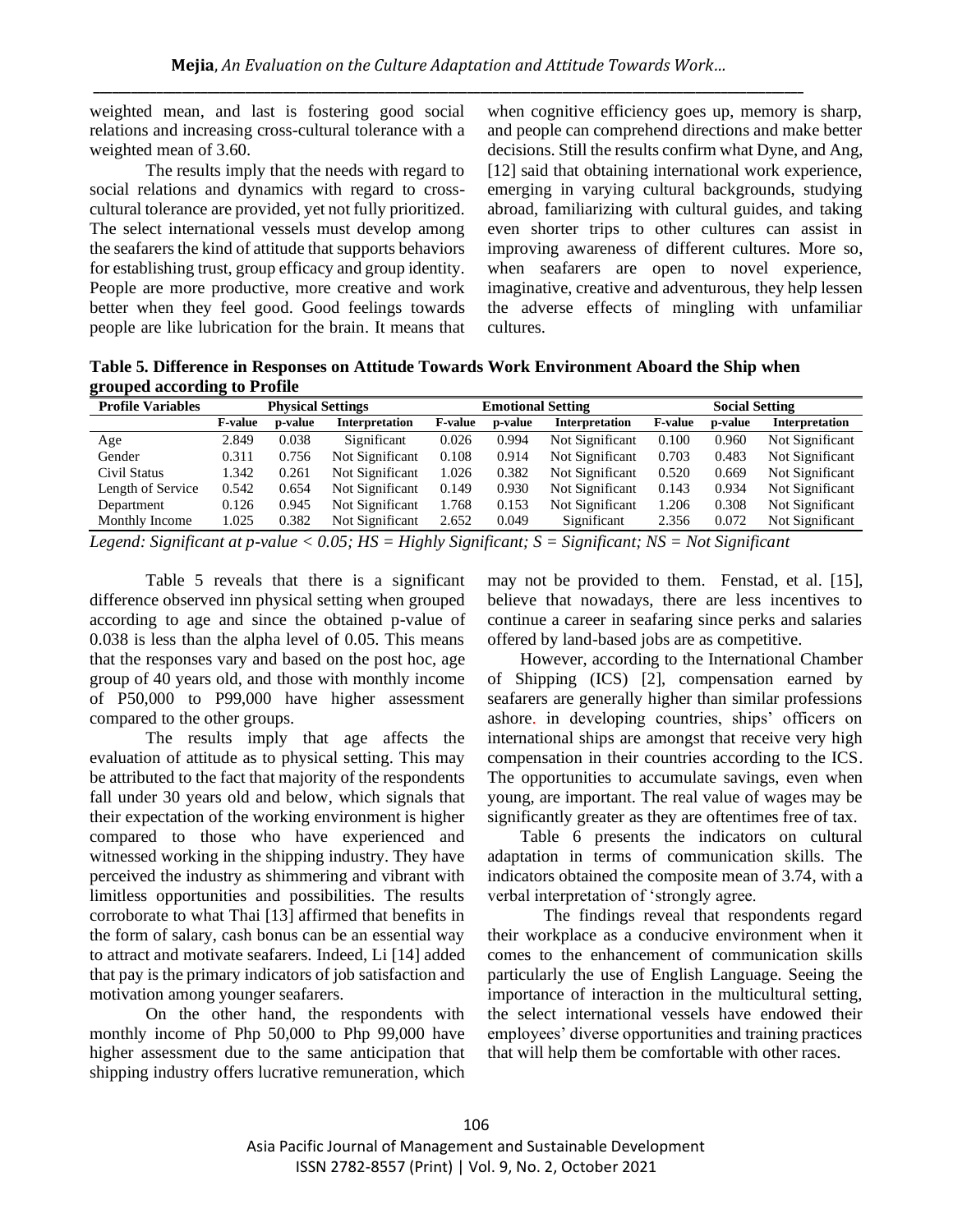| Rank                  |
|-----------------------|
| 4                     |
|                       |
| 8                     |
| 10                    |
| 6                     |
| $\overline{2}$        |
| 9                     |
| 3                     |
| 7                     |
| 5                     |
| <b>Strongly Agree</b> |
|                       |

|  |  |  |  |  |  | Table 6. Culture Adaptation Aboard the Ship in terms of Communication Skills |
|--|--|--|--|--|--|------------------------------------------------------------------------------|
|--|--|--|--|--|--|------------------------------------------------------------------------------|

*Legend: 3.50 – 4.00 = Strongly Agree; 2.50 – 3.49 = Agree; 1.50 – 2.49 = Disagree; 1.00 – 1.49 = Strongly Disagree*

The results of the study are in consonance with Deliotte [16] who affirmed that because of the worldwide nature of seafaring and multicultural crewing forces seafarers to create the ability to adjust in diverse working environment, he then suggested that multi-cultural relations and foreign languages should be included in the maritime curricula to fulfil the needs of individuals in a complicated global work environment.

It can be generated from the table that ranking first among the indicators is the training of the employees to practice their English language to improve their communication skills. It has received the highest weighted mean of 3.97. Next in rank is encouraging the employees to interact appropriately with people from different cultures obtaining the weighted mean of 3.83 while third in the list is leading people to learn and know the differences between people who have different cultures and perspectives with a weighted mean of 3.78.

The findings imply that the select international vessels have given the training of the common language and culture education of great importance. This suggests that they see the relevance of English and cultural awareness in the achievement and mobility of their employees. A capable standard of English is needed not only as an international requirement for certification but most importantly to ensure skills efficiency, safe working which is beneficial to ship operations.

More so, the results strengthen the need for English language improvement. A study conducted among Chinese seafarers by Teng and Qu [17] revealed that the Chinese seafarers' ability to communicate in English restricts them in contributing a huge part in the international cruise line industry. In addition, Galic, et al. [18] also described that there will always be some problems under the conditions of multinational crewing, such as cultural and ideological differences, lack of mutual understanding language difficulties, which will essentially produce a negative effect on the overall safety and stay of cruise vessels. Hence, seafarers should begin with the improvement of their Maritime English.

On the other hand, regarding the least three indicators, the respondents put exhausting efforts to strengthen provisions concerning Maritime English requirements with a weighted mean of  $3.68$  in the  $8<sup>th</sup>$ place, creating collaborations and good cooperation among mixed-cultured employees with a weighted mean of  $3.63$  in the  $9<sup>th</sup>$  place, and teaching the nonverbal communication to complement spoken English with a weighted mean of  $3.54$  in the  $10<sup>th</sup>$  place.

The results imply that respondents are looking more rigorous trainings in Maritime English as well as wide opportunities for socializations and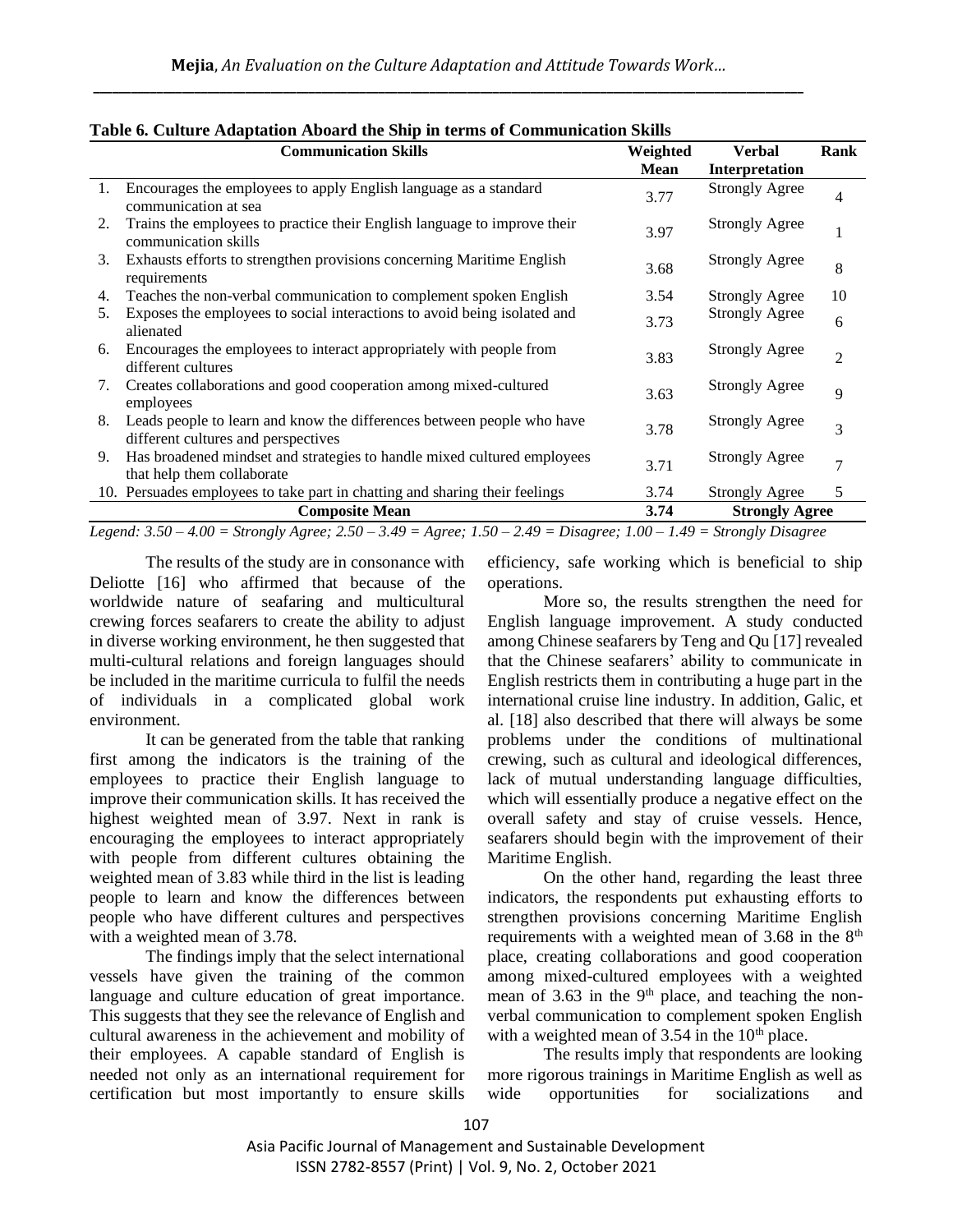collaborations. This also indicates that teaching nonverbal communication is needed to help the employees adapt with the multicultural environment. The respondents regard that non-verbal communication can complement or even substitute language in situations that words might fail.

However, the findings contradict with the study of Teng and Qu [17] among Chinese seafarers. In the Chinese's existing maritime English test system, attention is not focused on verbal communication abilities but instead on maritime English and nonverbal communication. Thus, as regard the teaching method in MET institutions, the students only received English education at the level of learning rather than communicating. Along with the reality that many Chinese seafarers did not come from the urban areas but rather from rural community, where the English education level is substandard, this limits their ability to communicate in English.

|    | <b>Interpersonal Relationship</b>                                                                    | Weighted    | <b>Verbal</b>         | Rank |
|----|------------------------------------------------------------------------------------------------------|-------------|-----------------------|------|
|    |                                                                                                      | <b>Mean</b> | Interpretation        |      |
| 1. | Provides socio-cultural trainings for and among employees                                            | 3.88        | <b>Strongly Agree</b> | 3    |
| 2. | Encourages employees to socialize in the multicultural environment<br>onboard ship as well as ashore | 3.96        | <b>Strongly Agree</b> | 1    |
| 3. | Requires employees to have both technical and soft skill competencies                                | 3.92        | <b>Strongly Agree</b> | 2    |
| 4. | Furnishes capability programs to help employees adapt and adjust in new<br>diversified cultures      | 3.71        | <b>Strongly Agree</b> | 6    |
| 5. | Utilizes strategies to assist employees blend in to the work situation aboard                        | 3.66        | <b>Strongly Agree</b> | 7    |
| 6. | Provides relaxation time and a place for employees to share time and<br>opinion with others          | 3.57        | <b>Strongly Agree</b> | 8    |
| 7. | Practices good leadership that benefits employees concerning their work<br>relationship              | 3.76        | <b>Strongly Agree</b> | 4    |
| 8. | Issue's publication related to socio-cultural study that guides employees                            | 3.42        | <b>Strongly Agree</b> | 10   |
| 9. | Is proactive in offering its employees lectures and short courses on cultures                        | 3.56        | <b>Strongly Agree</b> | 9    |
|    | 10. Requires the employees to possess cultural intelligence before they sign in<br>on a ship         | 3.76        | <b>Strongly Agree</b> | 5    |
|    | <b>Composite Mean</b>                                                                                | 3.72        | <b>Strongly Agree</b> |      |

*Legend: 3.50 – 4.00 = Strongly Agree; 2.50 – 3.49 = Agree; 1.50 – 2.49 = Disagree; 1.00 – 1.49 = Strongly Disagree*

Table 7 illustrates the indicators on culture adaptation aboard the ship in terms of interpersonal relationship. The indicators receive a composite mean of 3.72 and a verbal interpretation of 'strongly agree'.

The findings confirm that the respondents deem that they are furnished with opportunities to socialize and interact in their multicultural environment. Through these chances, they are made capable and equipped despite the differences in language and cultural ideologies More so, allowance for interpersonal communication among employees plays an indispensable role to their sanity. In a stressful shipping industry, communication can alleviate isolation and depression.

Progoulaki and Theotokas, [11] suggested the following steps to be considered by cruise line companies. First, begin with the establishment of a clearly defined goals, set of core values, and principles at the organizational level that recognize and respect diversity of cultures, next write into its procedures and creating rules and structures that handle the dynamics of diverse culture and promote cultural consideration from the top management down to lowest level of the organization, beginning with the recruitment procedure until implementation to onboard leadership style.

Further, it can be drawn from the results that the respondents rated with the highest weighted mean of 3.96 in terms of encouraging employees to socialize in the multicultural environment onboard ship as well as ashore, followed by the weighted mean of 3.93, requiring employees to have both technical and soft skill competencies while third, providing socio-cultural trainings for and among employees which obtained a weighted mean of 3.88.The encouragement received by the employees builds up their confidence in dealing with culturally diverse superiors and peers. The consistent support allowed them to adjust themselves with multi-cultured co-workers. Through the group dynamics and group interaction, employees will develop lasting friendships with their colleagues. Moreover, seafarers can cope with the isolation brought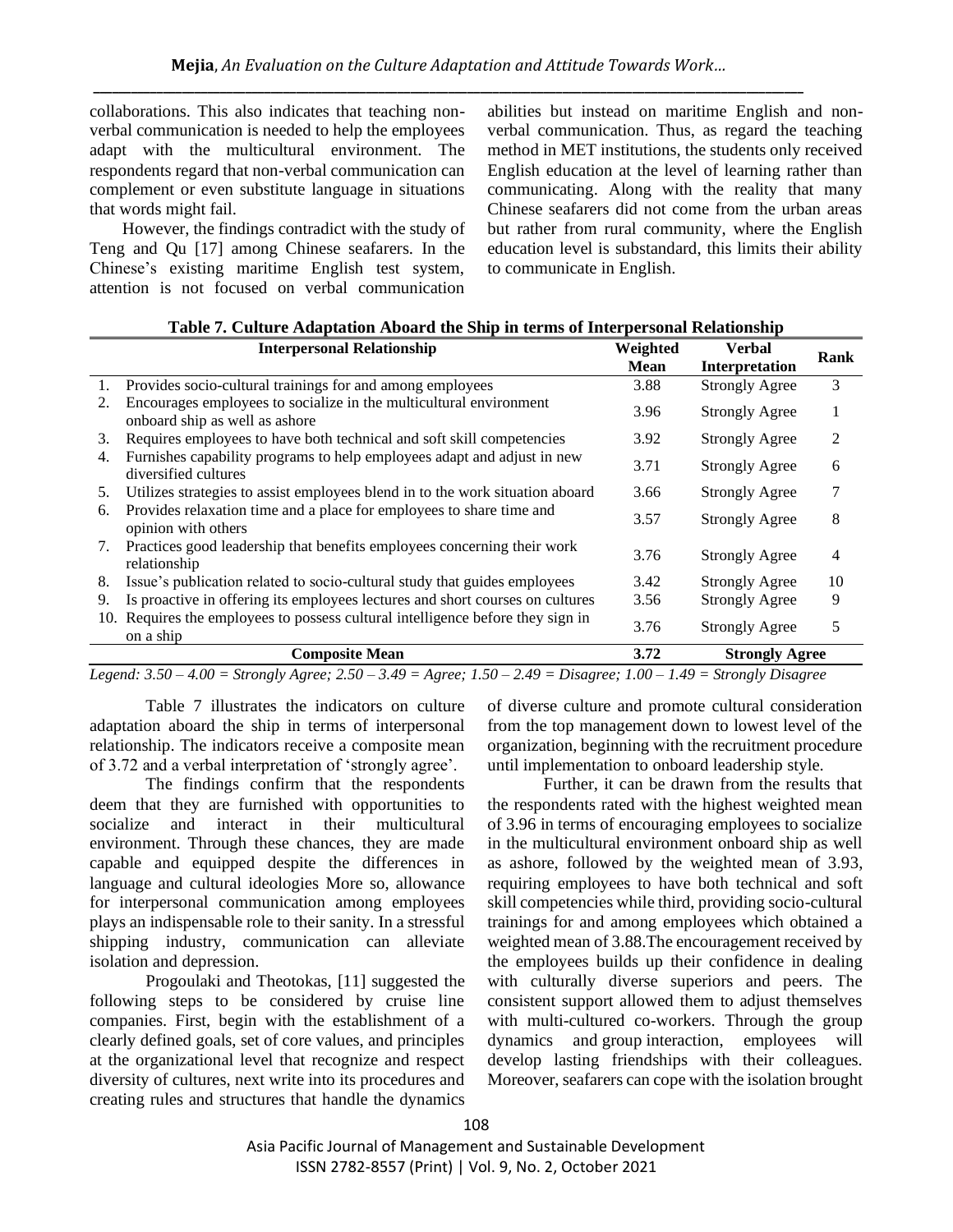about by physical distance and are able to acquire a sense of sociality found at home.

The results have strong connection to Acejo [19] who affirmed that the form of personal interaction in the mess room and during mealtimes can help seafarers cope with the alienation brought about by physical distance. In addition, Progoulaki and Theotokas, [11] suggested that shipping companies, support employees and seafarers build trust by creating meetings and interactions encouraging them to embrace openness and learn cultural issues individually and as a group, and assist employees recognize the significance of congruency of value.

In addition, Table7 illustrates that the respondents position the provision of relaxation time and a place for employees to share time and opinion with others in the 8<sup>th</sup> place. It obtained a weighted mean of 3.57, while the vessel is proactive in offering its employees lectures and short courses on cultures received a weighted mean of 3.56 positioning it to the 9 th place. Last in rank among the indicators is the vessel issuing publication related to socio-cultural study that guides employees with a weighted mean of 3.42.

It can be inferred from the findings that there might still be a dearth of issuance of socio-cultural studies to the employees. Though respondents agreed on the indicator, the fact that it receives the lowest weighted mean signifies inadequacy. This suggests then that the select international vessels must augment their offering of socio-cultural guides that will be beneficial to the employees. More so, when seafarers are open to novel experience, imaginative, creative and adventurous, they help lessen the adverse effects of mingling with unfamiliar cultures.

**Table 8. Difference in Responses on Culture Adaptation Aboard the Ship When Grouped According to Profile** 

| <b>Profile Variables</b> |               | <b>Communication Skills</b> |                 |               | <b>Interpersonal Relationships</b> |                       |
|--------------------------|---------------|-----------------------------|-----------------|---------------|------------------------------------|-----------------------|
|                          | <b>F-vale</b> | p-value                     | Interpretation  | <b>F-vale</b> | p-value                            | <b>Interpretation</b> |
| Age                      | 0.965         | 0.410                       | Not Significant | 1.520         | 0.210                              | Not Significant       |
| Gender                   | $-0.211$      | 0.833                       | Not Significant | 0.657         | 0.512                              | Not Significant       |
| Civil Status             | 0.097         | 0.961                       | Not Significant | 0.208         | 0.891                              | Not Significant       |
| Length of Service        | 0.971         | 0.407                       | Not Significant | 0.263         | 0.852                              | Not Significant       |
| Department               | 0.466         | 0.706                       | Not Significant | 0.679         | 0.566                              | Not Significant       |
| Monthly Income           | 1.595         | 0.191                       | Not Significant | 0.922         | 0.430                              | Not Significant       |

*Legend: Significant at p-value < 0.05; HS = Highly Significant; S = Significant; NS = Not Significant*

Table 8 shows the comparison between culture adaptation aboard ship when grouped according to profile variables. As shown from the results, all computed p-values are all greater than 0.05 alpha level, thus, the researcher fails to reject the null hypothesis. This means that there is significant difference existing, which implies the responses do not vary across the respondents' profile.

As previously mentioned, the profiles of the respondents do not necessarily affect their evaluation on their cultural adaptation. Since the respondents are all Filipino employees, they might have experienced the same crisis with regard to adapting to other cultures. This can also be associated to the fact that the respondents share set of values and adaptations skill when it comes to multicultural environment. Like other Asian countries, Filipinos share similar perception on multiculturalism. In particular, Papachristou, et al. [20] confirmed that the Asian seafarers' collectivistic cultures that prioritize being with the family than satisfying individual needs. Hence, their responses do not vary.

## **CONCLUSIONS AND RECOMMENDATIONS**

The training of the employees to practice their English language and improve their communication skills and encourage employees to socialize in the multicultural environment onboard ship as well as ashore are of prime importance. The seafarers are provided safe and healthy working environment in terms of physical setting, whereas for emotional setting, they have decreased fear and inferiority complex. On one hand, building up language and communication skills is what seafarers need in terms of social setting. Age group of 40 years old is revealed to have significant difference in the responses in terms of work motivation-reward system. Likewise, a monthly income of P50,000 to P99,000 has also significant difference in terms of physical setting and emotional setting under work environment.

The ship owners or cruise line companies may develop programs as measures leading to inclusive work environment towards the success for the seafarers and the company as well. The Lyceum University may contribute to the effectiveness of Filipino seafarers